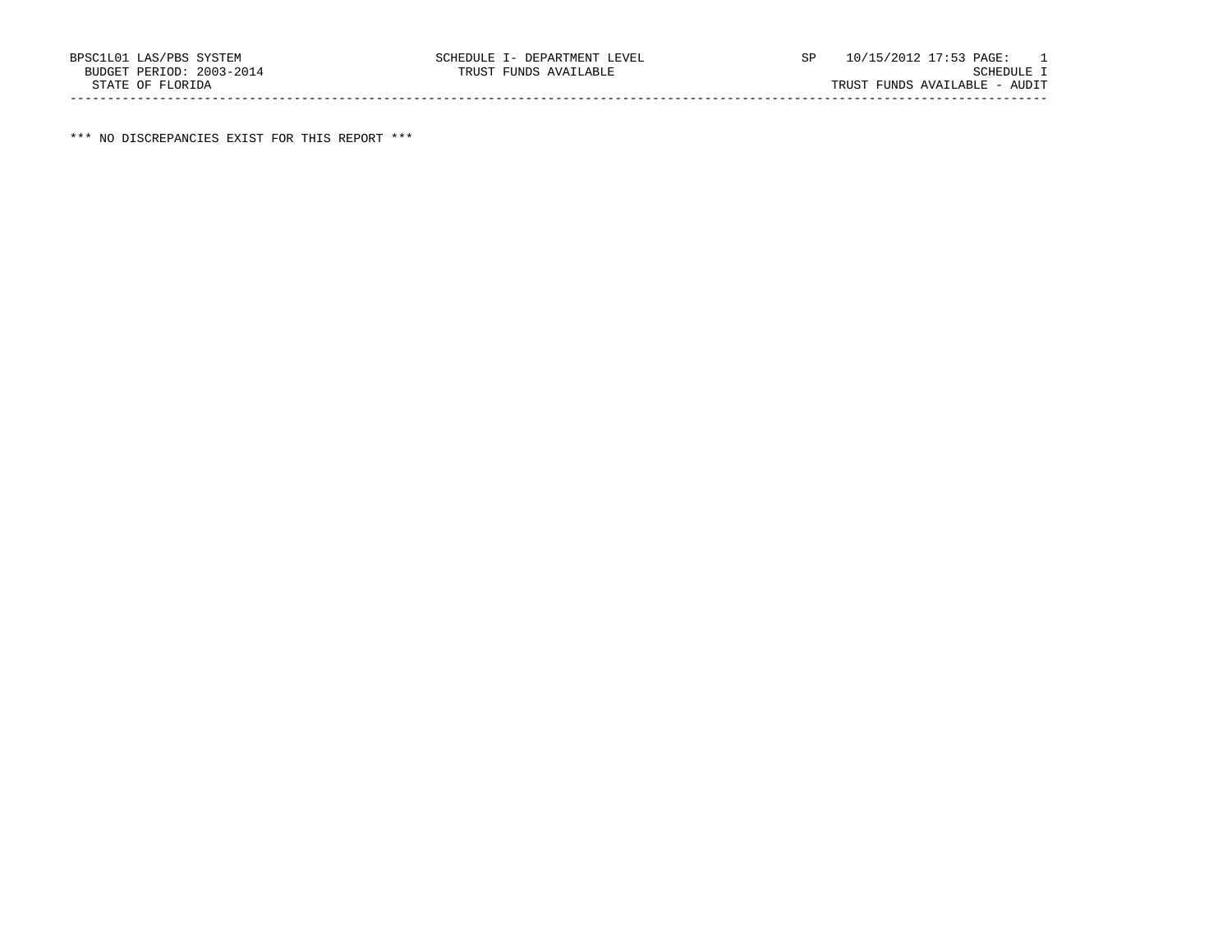SCHEDULE I<br>TRUST FUNDS AVAILABLE

| PIAIR OF FLOKIDA                                |                        |      |            |                  |                            |                               |                       |                                            |                                                                                                                                                                                                                                                                     |                         | IKUSI FUNDS AVAILABLE |
|-------------------------------------------------|------------------------|------|------------|------------------|----------------------------|-------------------------------|-----------------------|--------------------------------------------|---------------------------------------------------------------------------------------------------------------------------------------------------------------------------------------------------------------------------------------------------------------------|-------------------------|-----------------------|
|                                                 |                        |      |            |                  |                            |                               |                       | COL A01                                    | ACT PR YR $\,$ CURR YR EST $\,$ AGY REQUEST $\,$ AGY REQ $\rm N/R$<br>EXP 2011-12 EXP 2012-13 FY 2013-14                                                                                                                                                            | COL A02 COL A03 COL A04 | FY 2013-14            |
| STATE COURT SYSTEM                              | 22000000               |      |            |                  |                            |                               |                       |                                            |                                                                                                                                                                                                                                                                     |                         |                       |
| FUND: ADMINISTRATIVE TRUST FUND                 |                        | 2021 |            |                  |                            |                               |                       |                                            |                                                                                                                                                                                                                                                                     |                         |                       |
| SECTION I: DETAIL OF REVENUES                   |                        |      |            |                  |                            |                               |                       |                                            |                                                                                                                                                                                                                                                                     |                         |                       |
|                                                 | REVENUE CAP SVC        |      |            |                  |                            | AUTH MATCHING %               | CFDA                  |                                            |                                                                                                                                                                                                                                                                     |                         |                       |
|                                                 | CODE                   |      |            | $CHG$ $\approx$  |                            | ST I/C LOC I/C                | NO.                   |                                            |                                                                                                                                                                                                                                                                     |                         |                       |
| 01 WORKERS COM APPEALS                          | 001500 NO 0.0          |      |            | GAA              | 0.00                       | 0.00                          |                       |                                            | 1,761,055 1,768,300 1,789,220                                                                                                                                                                                                                                       |                         |                       |
| 01 COST RECOVERY                                | 000100 YES 8.0         |      |            | 29.0195 0.00     |                            | 0.00                          |                       |                                            | $\begin{array}{cccccc} 1,701,703 & 1,706,300 & 1,708,220 \ 801,171 & 1,104,930 & 1,104,930 \ 72,050 & 82,000 & 61,150 \ 93.563 & 214,267 & 234,652 & 234,652 \ 93.586 & 22,429 & 17,440 & 17,440 \ 93.586 & 15,545 & 15,755 & 15,755 \ 93.586 & 19,997 & 15,153 & $ |                         |                       |
| 04 COURT INTERPRETER FEES 000100 YES 8.0        |                        |      |            | 25.241           | 0.00                       | 0.00                          |                       |                                            |                                                                                                                                                                                                                                                                     |                         |                       |
| 05 024-INDIRECT COST                            | 001599 NO              |      | 0.0        | 215.32           | 0.00                       | 0.00                          |                       |                                            |                                                                                                                                                                                                                                                                     |                         |                       |
| 06 005-INDIRECT COST                            | 001599 NO              |      | 0.0        | 215.32           | 0.00                       | 0.00                          |                       |                                            |                                                                                                                                                                                                                                                                     |                         |                       |
| 07 092-INDIRECT COST                            | 001599 NO              |      | 0.0        | 215.32           | 0.00                       | 0.00                          |                       |                                            |                                                                                                                                                                                                                                                                     |                         |                       |
| 08 093-INDIRECT COST                            | 001599 NO              |      | 0.0        | 215.32           | 0.00                       | 0.00                          |                       |                                            |                                                                                                                                                                                                                                                                     |                         |                       |
| 09 096-INDIRECT COST                            | 001599 NO              |      | 0.0        | 215.32           | 0.00                       | 0.00                          |                       |                                            |                                                                                                                                                                                                                                                                     |                         |                       |
| 10 500-INDIRECT COST                            | 001599 NO              |      | 0.0        | 215.32           | 0.00                       | 0.00                          | 16.523                | 704                                        |                                                                                                                                                                                                                                                                     |                         |                       |
| 11 504-INDIRECT COST                            | 001599 NO              |      | 0.0<br>0.0 | 215.32           | 0.00<br>0.00               | 0.00<br>0.00                  | 16.803                | $7,709$<br>$10,905$<br>$1,820$<br>$1,820$  |                                                                                                                                                                                                                                                                     |                         |                       |
| 13 503-INDIRECT COST<br>14 513-INDIRECT COST    | 001599 NO<br>001599 NO |      | 0.0        | 215.32<br>215.32 | 0.00                       |                               | 16.803<br>0.00 16.554 |                                            |                                                                                                                                                                                                                                                                     |                         |                       |
| 16 REFUNDS                                      | 001800 NO 0.0          |      |            | 215.26           | 0.00                       |                               | 0.00                  | 880                                        |                                                                                                                                                                                                                                                                     |                         |                       |
| 17 506-INDIRECT COSTS 001599 NO 0.0             |                        |      |            | 215.32           | 0.00                       |                               | 0.00 16.585           | 1,011-                                     |                                                                                                                                                                                                                                                                     |                         |                       |
|                                                 |                        |      |            |                  |                            |                               |                       |                                            |                                                                                                                                                                                                                                                                     |                         |                       |
| TOTAL TO LINE B IN SECTION IV                   |                        |      |            |                  |                            |                               |                       |                                            | 2,937,212 3,445,834 3,248,904                                                                                                                                                                                                                                       |                         |                       |
|                                                 |                        |      |            |                  |                            |                               |                       |                                            |                                                                                                                                                                                                                                                                     |                         |                       |
| SECTION II: DETAIL OF NONOPERATING EXPENDITURES |                        |      |            |                  |                            |                               |                       |                                            |                                                                                                                                                                                                                                                                     |                         |                       |
|                                                 |                        |      |            |                  | CODE                       | OBJECT TRANSFER CFDA<br>TO BE | NO.                   |                                            |                                                                                                                                                                                                                                                                     |                         |                       |
|                                                 |                        |      |            |                  |                            |                               |                       |                                            |                                                                                                                                                                                                                                                                     |                         |                       |
| 01 8% GR SURCHARGE                              |                        |      |            |                  | 880000                     |                               |                       |                                            | 64,248 88,394 88,394                                                                                                                                                                                                                                                |                         |                       |
| 02 5% STATE TRUST FUND RESERVE                  |                        |      |            |                  | 999000<br>860000<br>999000 |                               |                       |                                            |                                                                                                                                                                                                                                                                     | 50,827                  |                       |
| 03 REFUND STATE REVENUES                        |                        |      |            |                  |                            |                               |                       | 8,899                                      |                                                                                                                                                                                                                                                                     |                         |                       |
| 04 TRANSFER OUT WITHIN FUND                     |                        |      |            |                  |                            | 22010200                      |                       |                                            | $\begin{array}{r} 40,357 \\ 834 \\ 6,560 \end{array}$                                                                                                                                                                                                               | 834,759                 |                       |
| 04 TRANSFER TO GR FOR SWACP                     |                        |      |            |                  | 810000                     |                               |                       | $\begin{array}{c} 47 \\ 5,512 \end{array}$ |                                                                                                                                                                                                                                                                     | 499                     |                       |
| 05 8% GENERAL REVENUE SERVICE CHARGE            |                        |      |            |                  | 880000                     |                               |                       |                                            | 5,512 6,560                                                                                                                                                                                                                                                         | 4,892                   |                       |
| 06 5% TRUST FUND RESERVE                        |                        |      |            |                  | 999000                     |                               |                       |                                            |                                                                                                                                                                                                                                                                     | 3,772                   |                       |
| 10 REFUND STATE REVENUES                        |                        |      |            |                  | 860000                     |                               |                       | 3,150                                      |                                                                                                                                                                                                                                                                     |                         |                       |
| 11 TRANSFER IN WITHIN FUND                      |                        |      |            |                  |                            | 999000 22300100               |                       |                                            |                                                                                                                                                                                                                                                                     | $40,357 - 834,760 -$    |                       |
|                                                 |                        |      |            |                  |                            |                               |                       |                                            | 81,856 95,788                                                                                                                                                                                                                                                       |                         |                       |
| TOTAL TO LINE E IN SECTION IV                   |                        |      |            |                  |                            |                               |                       |                                            |                                                                                                                                                                                                                                                                     | 148,383                 |                       |
|                                                 |                        |      |            |                  |                            |                               |                       |                                            |                                                                                                                                                                                                                                                                     |                         |                       |
| SECTION III: ADJUSTMENTS                        |                        |      |            |                  | OBJECT                     |                               |                       |                                            |                                                                                                                                                                                                                                                                     |                         |                       |
|                                                 |                        |      |            |                  | CODE                       |                               |                       |                                            |                                                                                                                                                                                                                                                                     |                         |                       |

| 01 ROUNDING<br>991000 |  |
|-----------------------|--|
|-----------------------|--|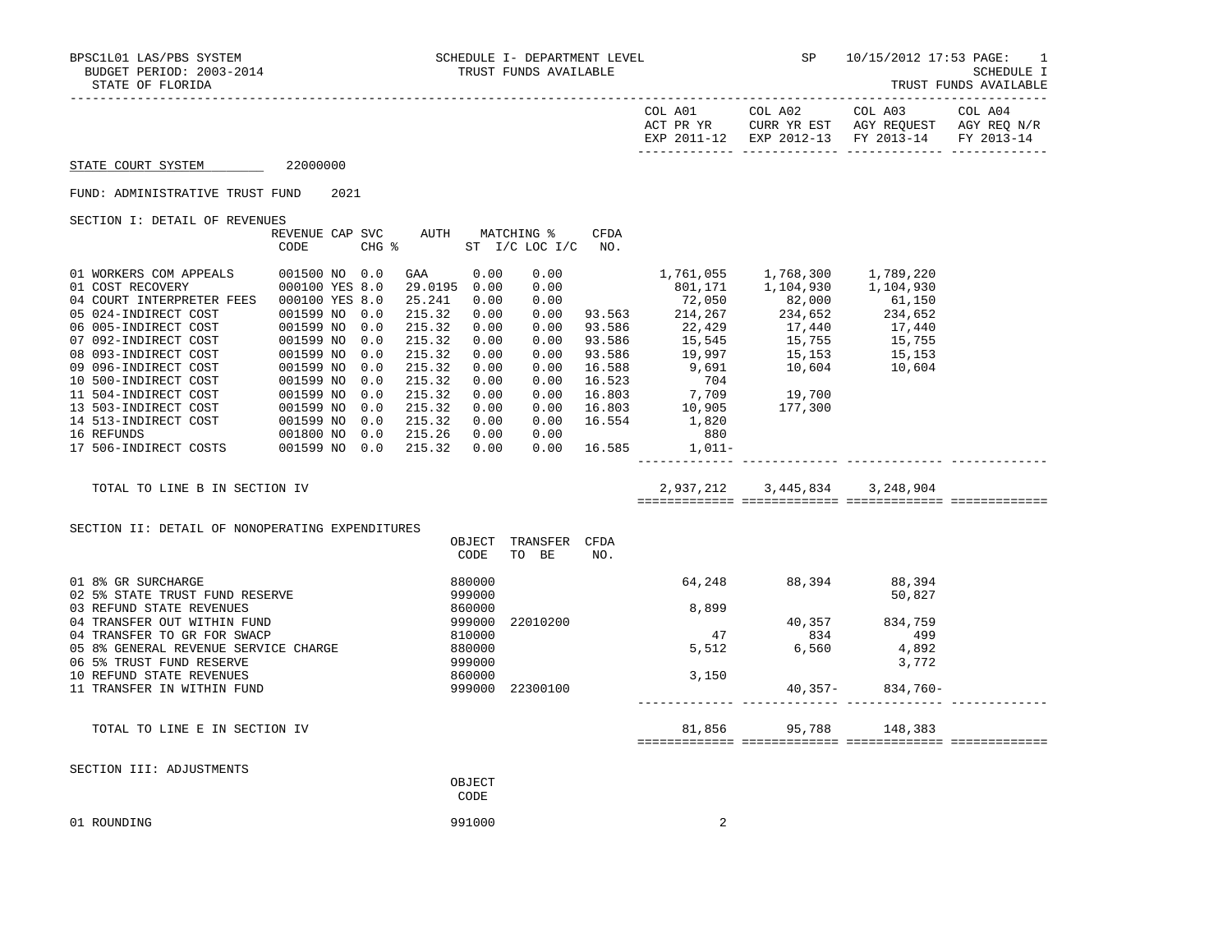| PSC1L01 LAS/PBS SYSTEM<br>BUDGET PERIOD: 2003-2014<br>BPSC1L01 LAS/PBS SYSTEM<br>STATE OF FLORIDA                                                                                                                                                                                                                                                                                                            | SCHEDULE I- DEPARTMENT LEVEL<br>TRUST FUNDS AVAILABLE |                                                                                                                                                                          |                     | SP 10/15/2012 17:53 PAGE: 2<br><b>SCHEDULE I</b><br>TRUST FUNDS AVAILABLE |  |  |
|--------------------------------------------------------------------------------------------------------------------------------------------------------------------------------------------------------------------------------------------------------------------------------------------------------------------------------------------------------------------------------------------------------------|-------------------------------------------------------|--------------------------------------------------------------------------------------------------------------------------------------------------------------------------|---------------------|---------------------------------------------------------------------------|--|--|
|                                                                                                                                                                                                                                                                                                                                                                                                              |                                                       |                                                                                                                                                                          |                     | EXP 2011-12 EXP 2012-13 FY 2013-14 FY 2013-14                             |  |  |
| STATE COURT SYSTEM 22000000                                                                                                                                                                                                                                                                                                                                                                                  |                                                       |                                                                                                                                                                          |                     |                                                                           |  |  |
| FUND: ADMINISTRATIVE TRUST FUND 2021                                                                                                                                                                                                                                                                                                                                                                         |                                                       |                                                                                                                                                                          |                     |                                                                           |  |  |
| SECTION III: ADJUSTMENTS                                                                                                                                                                                                                                                                                                                                                                                     | OBJECT<br>CODE                                        |                                                                                                                                                                          |                     |                                                                           |  |  |
| 02 CURRENT YEAR SEPTEMBER REVERSIONS<br>02 CURRENT YEAR SEPTEMBER REVERSIONS<br>03 PRIOR YEAR RECON ADJUST CARRY FORWARD "B"<br>03 PRIOR YEAR SEPTEMBER REVERSIONS<br>03 PRIOR YEAR REVERSIONS<br>04 PRIOR YEAR RECONCILIATION FOR CERT FOR "B 991000<br>04 PRIOR YEAR RECON ADJUST CERT FORWARD "B" 991000                                                                                                  | 991000<br>991000<br>- .<br>991000<br>991000<br>991000 | $6,394-$<br>46,737<br>5,500<br>$5,000-$<br>$13,762-$                                                                                                                     | 528,419<br>27,347   |                                                                           |  |  |
| TOTAL TO LINE H IN SECTION IV                                                                                                                                                                                                                                                                                                                                                                                |                                                       |                                                                                                                                                                          | 27,083 555,766      |                                                                           |  |  |
| SECTION IV: SUMMARY                                                                                                                                                                                                                                                                                                                                                                                          |                                                       |                                                                                                                                                                          |                     |                                                                           |  |  |
| UNRESERVED FUND BALANCE - JULY 1<br>(A)<br>ADD: REVENUES (FROM SECTION I)<br>TOTAL FUNDS AVAILABLE (LINE A + LINE B)<br>LESS: OPERATING EXPENDITURES<br>LESS: NONOPERATING EXPENDITURES (SECTION II) (E)<br>LESS: FIXED CAPITAL OUTLAY (TOTAL ONLY)<br>UNRESERVED FUND BALANCE - JUNE 30 - BEFORE ADJ $(G)$<br>NET ADJUSTMENTS (FROM SECTION III)<br>(H)<br>ADJUSTED UNRESERVED FUND BALANCE - JUNE 30 $(1)$ | (B)<br>(C)<br>(D)<br>(F)                              | 2, 937, 212 3, 445, 834 3, 248, 904<br>4, 307, 306 4, 939, 831 4, 568, 316<br>2, 758, 536 4, 080, 397 4, 096, 312<br>1,466,914 763,646 323,621<br>27,083 555,766 323,621 | 1,493,997 1,319,412 | 81,856 95,788 148,383<br>323,621                                          |  |  |
| TOTAL UNRESERVED FUND BALANCE FROM STATEWIDE CFO FILE:                                                                                                                                                                                                                                                                                                                                                       |                                                       | 1,370,094                                                                                                                                                                |                     |                                                                           |  |  |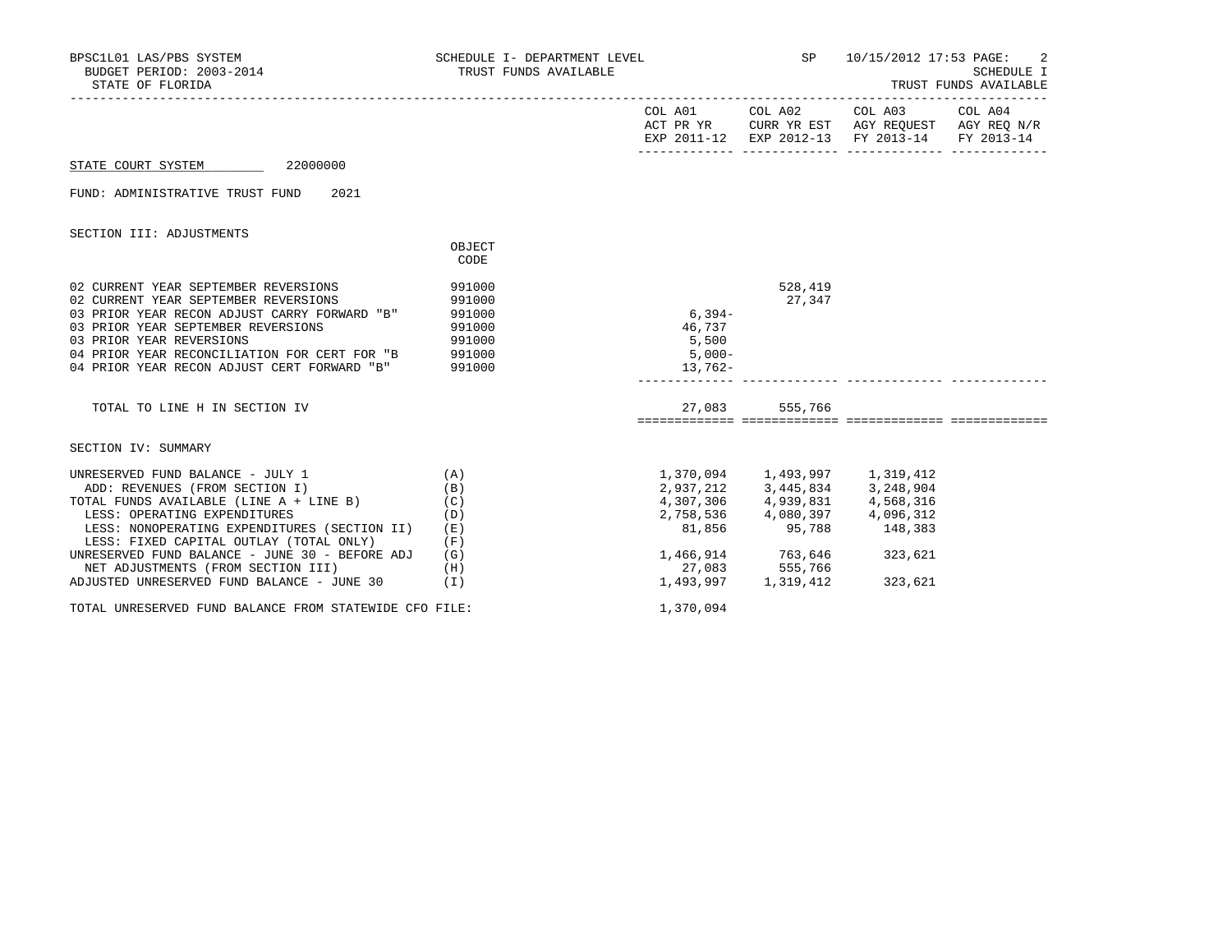TRUST FUNDS AVAILABLE

|                                              |                 |       |         |            |                |      | COL A01<br>ACT PR YR<br>EXP 2011-12 | COL A02<br>CURR YR EST<br>EXP 2012-13 | COL A03<br>AGY REQUEST AGY REQ N/R<br>FY 2013-14 | COL A04<br>FY 2013-14 |
|----------------------------------------------|-----------------|-------|---------|------------|----------------|------|-------------------------------------|---------------------------------------|--------------------------------------------------|-----------------------|
| STATE COURT SYSTEM                           | 22000000        |       |         |            |                |      |                                     |                                       |                                                  |                       |
| FUND: STATE COURTS REVENUE TF                | 2057            |       |         |            |                |      |                                     |                                       |                                                  |                       |
| SECTION I: DETAIL OF REVENUES                |                 |       |         |            |                |      |                                     |                                       |                                                  |                       |
|                                              | REVENUE CAP SVC |       | AUTH    | MATCHING % |                | CFDA |                                     |                                       |                                                  |                       |
| CODE                                         |                 | CHG % |         |            | ST I/C LOC I/C | NO.  |                                     |                                       |                                                  |                       |
| 02 \$5 CIVIL TRAFFIC ASSESS                  | 001225 NO 8.0   |       | 318.18  | 0.00       | 0.00           |      | 12,982,925                          | 12,100,000                            | 12,300,000                                       |                       |
| 04 \$25 SPEEDING FINE INCRE                  | 001225 NO       | 8.0   | 318.21  | 0.00       | 0.00           |      | 7,521,476                           | 7,000,000                             | 7,100,000                                        |                       |
| 05 \$195 FILING FEE FORECLO                  | 000125 YES 8.0  |       | 28.241  | 0.00       | 0.00           |      | 32,802,799                          | 27,800,000                            | 26,900,000                                       |                       |
| 05 CASH TRANSFER FROM 2213                   | 001500 NO       | 0.0   | 29.22   | 0.00       | 0.00           |      | 770,763                             |                                       |                                                  |                       |
| 06 \$115 PROBATE INCREASE                    | 000125 YES 8.0  |       | 28.2401 | 0.00       | 0.00           |      | 6,901,200                           | 6,400,000                             | 6,400,000                                        |                       |
| 07 \$180 CIVIL CIRCUIT                       | 000125 YES 8.0  |       | 28.241  | 0.00       | 0.00           |      | 3,473,641                           |                                       |                                                  |                       |
| 07 REFUNDS                                   | 001800 NO       | 0.0   | 215.26  | 0.00       | 0.00           |      | 20,018                              |                                       |                                                  |                       |
| 08 COST SHARING                              | 001903 NO       | 0.0   | GAA     | 0.00       | 0.00           |      | 3,705,810                           | 3,695,347                             | 3,695,347                                        |                       |
| 08 18% DRIVING SCHOOL                        | 001225 NO 8.0   |       | 318.14  | 0.00       | 0.00           |      | 5,521,999                           | 5,200,000                             | 5,300,000                                        |                       |
| 09 \$95 FAMILY REDIRECT                      | 000125 YES 8.0  |       | 28.241  | 0.00       | 0.00           |      | 7,844,612                           | 7,300,000                             | 7,300,000                                        |                       |
| 10 \$685 FILING FEE FORECLO                  | 000125 YES 8.0  |       | 28.241  | 0.00       | 0.00           |      | 80, 399, 636                        |                                       |                                                  |                       |
| 11 \$1685 FILING FEE FOCECL                  | 000125 YES 8.0  |       | 28.241  | 0.00       | 0.00           |      | 72,220,336                          |                                       |                                                  |                       |
| 12 \$50 APPELLATE FEE                        | 000100 YES 8.0  |       | 25.241  | 0.00       | 0.00           |      | 333,400                             | 300,000 300,000                       |                                                  |                       |
| 12 REFUNDS                                   | 001800 NO       | 0.0   | 215.26  | 0.00       | 0.00           |      | 3,534                               |                                       |                                                  |                       |
| 12 REFUNDS                                   | 001800 NO       | 0.0   | 215.26  | 0.00       | 0.00           |      | 1,006                               |                                       |                                                  |                       |
| 12 REFUNDS                                   | 001800 NO       | 0.0   | 215.26  | 0.00       | 0.00           |      | 276                                 |                                       |                                                  |                       |
| 13 MISC FEES                                 | 004000 NO       | 0.0   | 28.241  | 0.00       | 0.00           |      | 2,137                               |                                       |                                                  |                       |
| 13 \$100/\$605/\$1605 COUNTER 000125 YES 8.0 |                 |       | 28.241  | 0.00       | 0.00           |      | 318,417                             |                                       |                                                  |                       |
| 14 REFUNDS                                   | 001800 NO       | 0.0   | 215.26  | 0.00       | 0.00           |      | 7,268                               |                                       |                                                  |                       |
| 15 CASH TRANSFER FROM 2213                   | 001500 NO       | 0.0   | 29.22   | 0.00       | 0.00           |      | 1,500,000                           |                                       |                                                  |                       |
| 18 TIMESHARE                                 | 000125 YES 8.0  |       | 7218561 | 0.00       | 0.00           |      | 4,120<br>560,650                    |                                       |                                                  |                       |
| 19 MEDIATOR CERTIFCATION                     | 000200 YES 8.0  |       | 44.106  | 0.00       | 0.00           |      |                                     | 600,000                               | 600,000                                          |                       |
| 20 \$1 CIR/CO PROCEEDINGS                    | 000100 YES 8.0  |       | 44.108  | 0.00       | 0.00           |      | 1,161,527                           | 1,100,000                             | 1,100,000                                        |                       |
| 21 COURT-ORDER MED SESSION                   | 000100 YES 8.0  |       | 44.108  | 0.00       | 0.00           |      | 3,246,967                           | 2,900,000                             | 2,900,000                                        |                       |
| 22 \$10 COUNTY CIV-EVICTION                  | 000100 YES 8.0  |       | 34.041  | 0.00       | 0.00           |      | 1,663,361                           | 1,500,000                             | 1,500,000                                        |                       |
| 23 \$15 COUNTY CIV-CLAIMS                    | 000100 YES 8.0  |       | 34.041  | 0.00       | 0.00           |      | 2,879,864                           | 2,600,000                             | 2,600,000                                        |                       |
| 30 HB 5001, SECTION 50                       | 001500 NO 0.0   |       | GAA     | 0.00       | 0.00           |      | 121,700,000                         |                                       |                                                  |                       |
| 76 \$770 REAL PROP/FORECLOS                  | 000125 YES 8.0  |       | 28.241  | 0.00       | 0.00           |      |                                     | 34,900,000                            | 33,800,000                                       |                       |

 TOTAL TO LINE B IN SECTION IV 367,547,742 113,395,347 111,795,347 ============= ============= ============= =============

SECTION II: DETAIL OF NONOPERATING EXPENDITURES

|                                      | OBJECT<br>CODE | TRANSFER<br>TO<br>BE | CFDA<br>NO. |                |             |                 |
|--------------------------------------|----------------|----------------------|-------------|----------------|-------------|-----------------|
| 01 8% GENERAL REVENUE SERVICE CHARGE | 880000         |                      |             | 18,696,052     | 8,776,000   | 8,648,000       |
| 01 TRANSFER FROM 2057                | 810000         | 22010200             |             | 7,845,719-     | 4,360,987-  | 4,403,930-      |
| 01 TRANSFER FROM 2057                | 810000         | 22010200             |             | 33,762,229-    | 14,505,247- | 14,618,707-     |
| 01 TRANSFER FROM 2057                | 810000         | 22010200             |             | $43,890,596 -$ | 6,182,121-  | $6, 260, 334 -$ |
| 01 TRANSFER FROM 2057                | 810000         | 22350100             |             | 801,354-       |             |                 |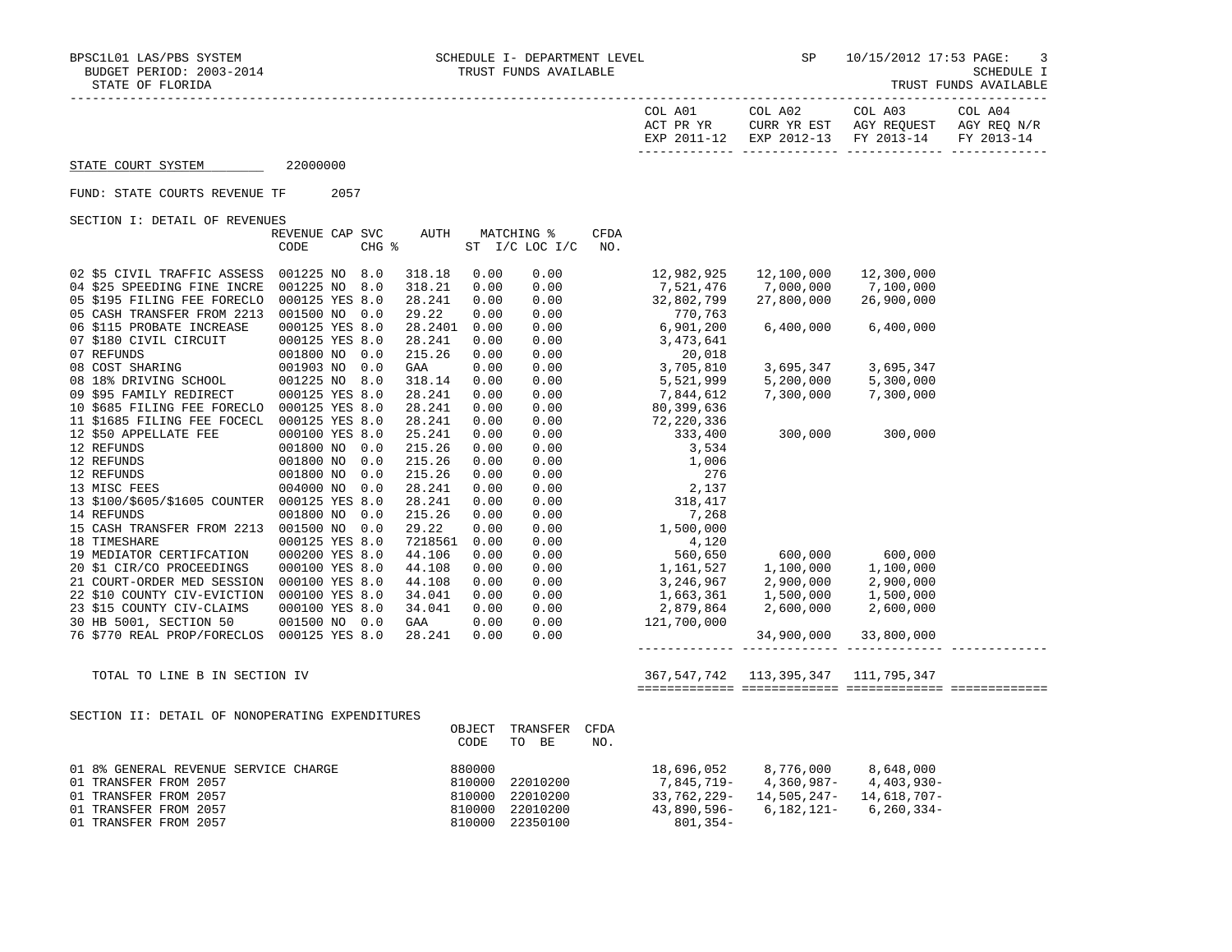| A01<br>COL            | A02<br>COL                      | A03<br>COL               | COL A04                  |
|-----------------------|---------------------------------|--------------------------|--------------------------|
| ם ח<br>VD<br>እ ጦጦ     | YR<br>고여고<br>$\cap$ TIRR<br>⊥ں∟ | REOUEST<br>AGY<br>ᅶᅜ     | AGY<br>NT / E<br>REC     |
| $2011$<br>FYD<br>$-1$ | $2012 - 13$<br>FYL              | $2013 - 14$<br><b>FV</b> | $2013 - 14$<br><b>FV</b> |
|                       |                                 |                          |                          |

STATE COURT SYSTEM 22000000

FUND: STATE COURTS REVENUE TF 2057

SECTION II: DETAIL OF NONOPERATING EXPENDITURES

|                                             | OBJECT | TRANSFER | <b>CFDA</b> |              |                     |              |
|---------------------------------------------|--------|----------|-------------|--------------|---------------------|--------------|
|                                             | CODE   | TO BE    | NO.         |              |                     |              |
|                                             |        |          |             |              |                     |              |
| 01 8% GENERAL REVENUE SERVICE CHARGE        | 880000 |          |             | $32 -$       |                     |              |
| 02 REFUND STATE REVENUES                    | 860000 |          |             | 8,685        |                     |              |
| 02 5% STATE TRUST FUND RESERVE              | 999000 |          |             |              |                     | 5,046,200    |
| 03 TRANSFER TO 2057                         | 810000 | 22010100 |             | 7,845,719    | 4,360,987 4,403,930 |              |
| 03 TRANSFER FROM 2057                       | 810000 | 22010200 |             | 222,133,796- | 50,751,144–         | 51,732,199-  |
| 03 TRANSFER TO CORRECT NEGATIVE BALANCE     | 810000 | 22010200 |             | 920,239-     |                     |              |
| 03 TRANSFER TO 2057                         | 810000 | 22010200 |             |              | 205,375             |              |
| 03 TRANSFER TO CORRECT NEGATIVE BALANCE     | 810000 |          |             | $5,565,588-$ |                     |              |
| 04 TRANSFER FROM 2057 (EOUITIBLE CASH DISB) | 810000 | 22010200 |             |              | 1,407,379-          | 737,057-     |
| 04 TRANSFER FROM 2057 (EOUITIBLE CASH DISB) | 810000 | 22010200 |             |              | 989,206-            | $518, 494 -$ |
| 04 TRANSFER TO CORRECT NEGATIVE BALANCE     | 810000 | 22010200 |             | $3,442,390-$ |                     |              |
| 04 TRANSFER TO 2057                         | 810000 | 22100600 |             | 33,762,229   | 14,505,247          | 14,618,707   |
| 05 TRANSFER TO 2057                         | 810000 | 22300100 |             | 222,133,796  | 50,751,144          | 51,732,199   |
| 05 TRANSFER FROM 2057 (EQUITIBLE CASH DISB) | 810000 | 22010200 |             |              | 3,282,186-          | 1,721,125-   |
| 06 TRANSFER TO 2057                         | 810000 | 22300200 |             | 43,890,596   | 6,182,121           | 6,260,334    |
| 07 TRANSFER TO CORRECT NEGATIVE BALANCE     | 810000 | 22010200 |             | $9,984,158-$ |                     |              |
| 08 TRANSFER FROM 2057 (EOUITIBLE CASH DISB) | 810000 | 22010200 |             |              | 12,444,003-         | $6,525,731-$ |
| 11 TRANSFER TO 2057                         | 810000 | 22350100 |             | 801,354      |                     |              |
| 16 REFUNDS                                  | 860000 |          |             | 12,630       |                     |              |
| 17 TRANSFER TO CORRECT NEGATIVE BALANCE     | 810000 |          |             | 19,912,375   |                     |              |
| 19 TRANSFER FROM 2057                       | 810000 | 22350100 |             |              | $205, 375 -$        |              |
| 20 TRANSFER TO 2057 (EQUITIBLE CASH DISB)   | 810000 |          |             |              | 18,122,774          | 9,502,407    |

TOTAL TO LINE E IN SECTION IV 18,717,335 8,776,000 13,694,200

============= ============= ============= =============

------------- ------------- ------------- -------------

 SECTION III: ADJUSTMENTS **OBJECT CODE**  01 PRIOR YEAR SEPTEMBER REVERSIONS 991000 929,455 01 ROUNDING 02 CURRENT YEAR SEPTEMBER REVERSIONS 991000 54,728 03 PY SEPTEMBER REVERSIONS<br>03 CURRENT YEAR SEPTEMBER REVERSIONS 991000 03 CURRENT YEAR SEPTEMBER REVERSIONS 991000 37,633 03 ROUNDING ADJUSTMENT 991000 66 5- 03 CURRENT YEAR SEPTEMBER REVERSIONS 04 PRIOR YEAR SEPTEMBER REVERSIONS 991000 19,577 04 CURRENT YEAR SEPTEMBER REVERSIONS 991000 29,095 04 PRIOR YEAR SEPTEMBER REVERSIONS 991000 991000 86,047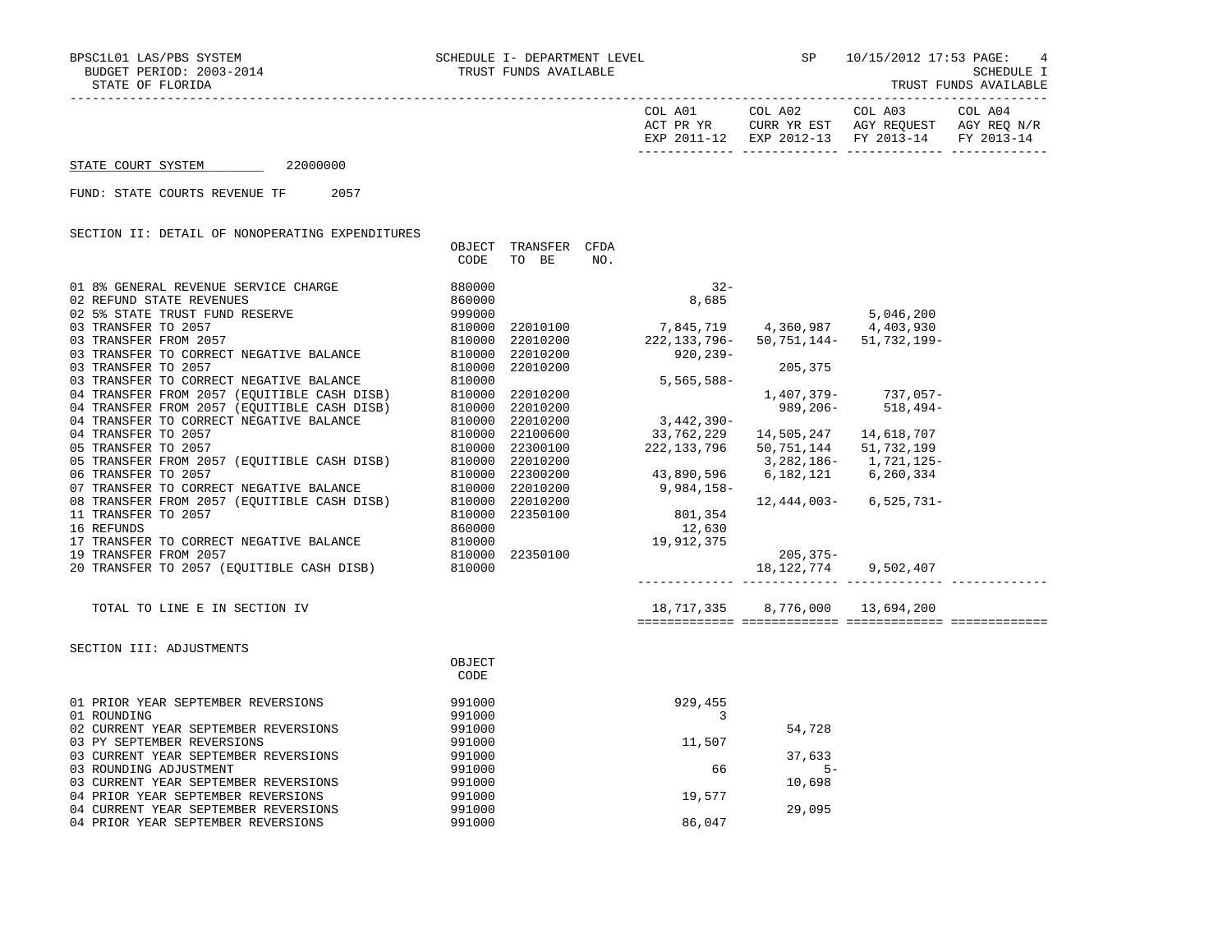| STATE OF FLORIDA                                                                                                                |                            |                                                         |                                              | SP 10/15/2012 17:53 PAGE:       | 5<br>SCHEDULE I<br>TRUST FUNDS AVAILABLE |
|---------------------------------------------------------------------------------------------------------------------------------|----------------------------|---------------------------------------------------------|----------------------------------------------|---------------------------------|------------------------------------------|
|                                                                                                                                 |                            |                                                         |                                              | COL A01 COL A02 COL A03 COL A04 |                                          |
| STATE COURT SYSTEM 22000000                                                                                                     |                            |                                                         |                                              |                                 |                                          |
| FUND: STATE COURTS REVENUE TF 2057                                                                                              |                            |                                                         |                                              |                                 |                                          |
| SECTION III: ADJUSTMENTS                                                                                                        |                            |                                                         |                                              |                                 |                                          |
|                                                                                                                                 | OBJECT<br>CODE             |                                                         |                                              |                                 |                                          |
| 06 PY ENCUMBRANCE ADJUSTMENT<br>06 PY ENCUMBRANCE ADJUSTMENT                                                                    | 991000<br>991000           | 108,687-<br>643,329-                                    |                                              |                                 |                                          |
| 06 PY ENCUMBRANCE ADJUSTMENT<br>06 CURRENT YEAR SEPTEMBER REVERSIONS                                                            | 991000<br>991000           | $22, 264-$                                              | 548,370                                      |                                 |                                          |
| 06 PRIOR YEAR SEPTEMBER REVERSIONS<br>07 PY ENCUMBRANCE ADJUSTMENT<br>07 PY ENCUMBRANCE ADJUSTMENT                              | 991000<br>991000<br>991000 | 68,216<br>159,665-                                      |                                              |                                 |                                          |
| 07 PY FCO ADJUSTMENT<br>07 PY ACCOUNTS PAYABLE NOT CERTIFED FORWARD 991000<br>291000                                            |                            | -847 , 395<br>-8, 130                                   |                                              |                                 |                                          |
| 08 PY SWFS ADJUSTMENT                                                                                                           | 991000                     | $\begin{array}{r} 47,217 \\ 581 \\ 115,392 \end{array}$ |                                              |                                 |                                          |
| 08 PY ACCOUNTS PAYABLE NOT CERTIFIED FORWARD 991000<br>09 PRIOR YEAR SEPTEMBER REVERSIONS<br>10 SWFS ADJUSTMENT                 | 991000<br>991000           | $2,100-$<br>104,321<br>70,760-                          |                                              |                                 |                                          |
|                                                                                                                                 |                            |                                                         |                                              |                                 |                                          |
| TOTAL TO LINE H IN SECTION IV                                                                                                   |                            |                                                         | 28,400- 680,519                              |                                 |                                          |
| SECTION IV: SUMMARY                                                                                                             |                            |                                                         |                                              |                                 |                                          |
| UNRESERVED FUND BALANCE - JULY 1<br>ADD: REVENUES (FROM SECTION I)                                                              | (A)                        | 367,547,742                                             | 6,121,905- 625,079 19,545,559<br>113,395,347 | 111,795,347                     |                                          |
| TOTAL FUNDS AVAILABLE (LINE A + LINE B)<br>$\overline{a}$                                                                       | (B)<br>(C)                 |                                                         | 361, 425, 837 114, 020, 426                  | 131,340,906                     |                                          |
| LESS: OPERATING EXPENDITURES<br>LESS: NONOPERATING EXPENDITURES (SECTION II) (E)<br>LESS: FIXED CAPITAL OUTLAY (TOTAL ONLY) (F) | (D)                        | 342,055,023 86,379,386<br>18,717,335 8,776,000          |                                              | 87,054,166<br>13,694,200        |                                          |
| UNRESERVED FUND BALANCE - JUNE 30 - BEFORE ADJ $(G)$                                                                            |                            |                                                         | 653,479 18,865,040                           | 30,592,540                      |                                          |
| NET ADJUSTMENTS (FROM SECTION III) (H)<br>ADJUSTED UNRESERVED FUND BALANCE - JUNE 30 (I)                                        |                            |                                                         | 28,400- 680,519<br>625,079 19,545,559        | 30,592,540                      |                                          |
| TOTAL UNRESERVED FUND BALANCE FROM STATEWIDE CFO FILE:                                                                          |                            | $6,121,905-$                                            |                                              |                                 |                                          |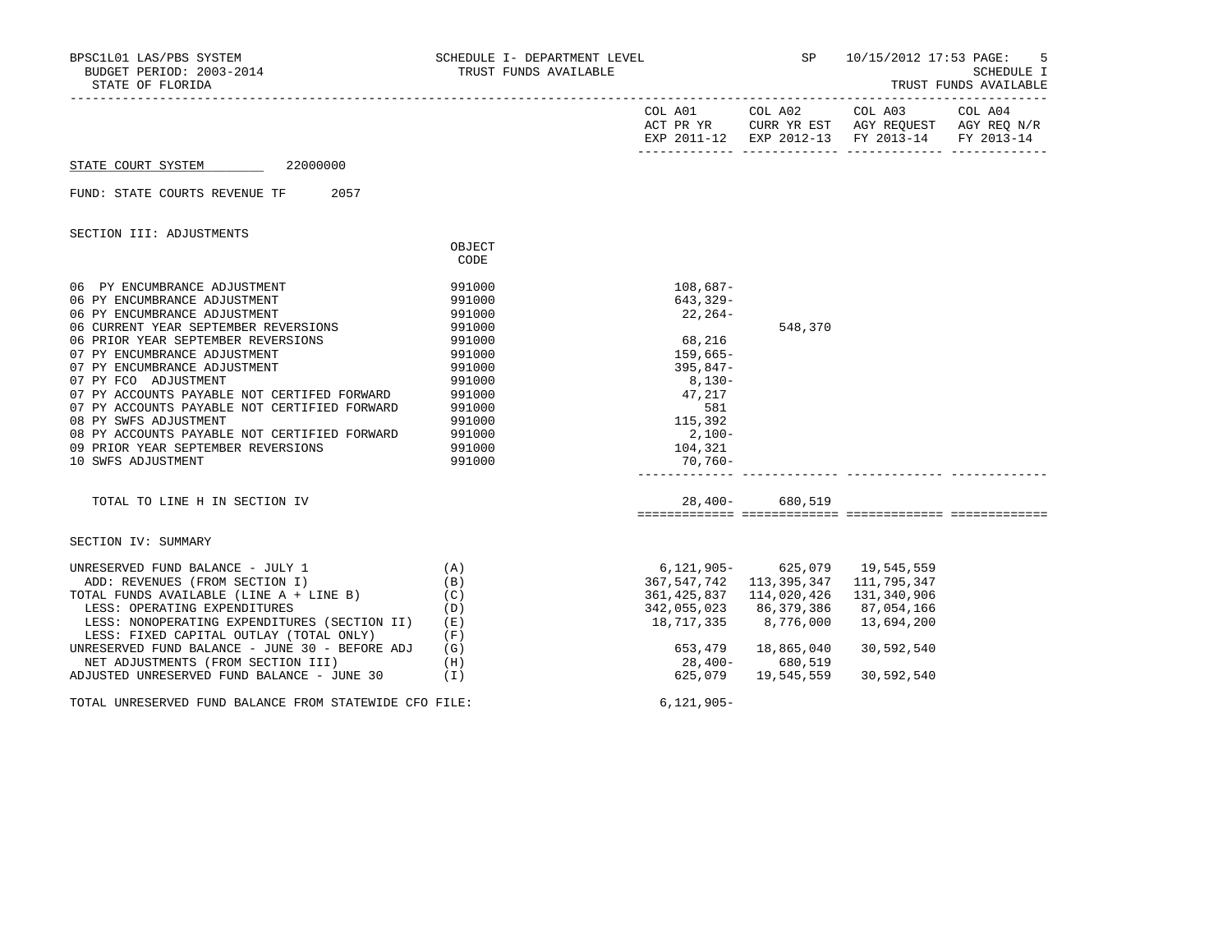| BPSC1L01 LAS/PBS SYSTEM<br>SCHEDULE I- DEPARTMENT LEVEL<br>BUDGET PERIOD: 2003-2014<br>TRUST FUNDS AVAILABLE<br>STATE OF FLORIDA                                                                                                                                                                                     |      |                                                       | <b>SP</b>       | 10/15/2012 17:53 PAGE:<br>____________________                                                                                         | 6<br>SCHEDULE I<br>TRUST FUNDS AVAILABLE |
|----------------------------------------------------------------------------------------------------------------------------------------------------------------------------------------------------------------------------------------------------------------------------------------------------------------------|------|-------------------------------------------------------|-----------------|----------------------------------------------------------------------------------------------------------------------------------------|------------------------------------------|
|                                                                                                                                                                                                                                                                                                                      |      |                                                       | COL A01 COL A02 | COL A03 COL A04<br>ACT PR YR $\,$ CURR YR EST $\,$ AGY REQUEST $\,$ AGY REQ $\rm N/R$<br>EXP 2011-12 EXP 2012-13 FY 2013-14 FY 2013-14 |                                          |
| STATE COURT SYSTEM 22000000                                                                                                                                                                                                                                                                                          |      |                                                       |                 |                                                                                                                                        |                                          |
| FUND: COURT EDUCATION TRUST FUND 2146                                                                                                                                                                                                                                                                                |      |                                                       |                 |                                                                                                                                        |                                          |
| SECTION I: DETAIL OF REVENUES<br>REVENUE CAP SVC AUTH MATCHING %<br>CHG % ST I/C LOC I/C NO.<br>CODE                                                                                                                                                                                                                 | CFDA |                                                       |                 |                                                                                                                                        |                                          |
| 01 FEES-PROBATE CIR CIV 000100 YES 8.0 28.24 0.00 0.00<br>06 FEES - COUNTY CIVIL 000100 YES 8.0 34.041 0.00 0.00                                                                                                                                                                                                     |      |                                                       |                 |                                                                                                                                        |                                          |
| TOTAL TO LINE B IN SECTION IV                                                                                                                                                                                                                                                                                        |      |                                                       |                 | 3, 147, 741 3, 100, 000 3, 100, 000                                                                                                    |                                          |
| SECTION II: DETAIL OF NONOPERATING EXPENDITURES<br>OBJECT TRANSFER CFDA<br>TO BE<br>CODE                                                                                                                                                                                                                             | NO.  |                                                       |                 |                                                                                                                                        |                                          |
| 02 5% STATE TRUST FUND RESERVE<br>999000<br>15 8% GENERAL REVENUE SERVICE CHARGE<br>880000                                                                                                                                                                                                                           |      |                                                       |                 | 142,600<br>251,819 248,000<br>248,000 2489,000 248,000                                                                                 |                                          |
| TOTAL TO LINE E IN SECTION IV                                                                                                                                                                                                                                                                                        |      |                                                       |                 | 251,819 248,000 390,600                                                                                                                |                                          |
| SECTION III: ADJUSTMENTS<br>OBJECT<br>CODE                                                                                                                                                                                                                                                                           |      |                                                       |                 |                                                                                                                                        |                                          |
| 03 PRIOR YEAR SEPTEMBER REVERSIONS<br>991000<br>06 ROUNDING<br>991000<br>11 CURRENT YEAR SEPTEMBER REVERSIONS<br>991000<br>991000<br>16 PY RECON ADJ - ENCUMBRANCES B<br>17 PY ADJ FOR COMPENSATED ABSENCES<br>991000<br>18 PY ADJ TO EOUITY BALANCE<br>991000<br>19 SWFS ADJ FOR DUE TO OTHER DEPARTMENTS<br>991000 |      | 30,117<br>$2 -$<br>$17,314-$<br>111<br>$422 -$<br>466 | 61,552          |                                                                                                                                        |                                          |
| TOTAL TO LINE H IN SECTION IV                                                                                                                                                                                                                                                                                        |      |                                                       | 12,956 61,552   |                                                                                                                                        |                                          |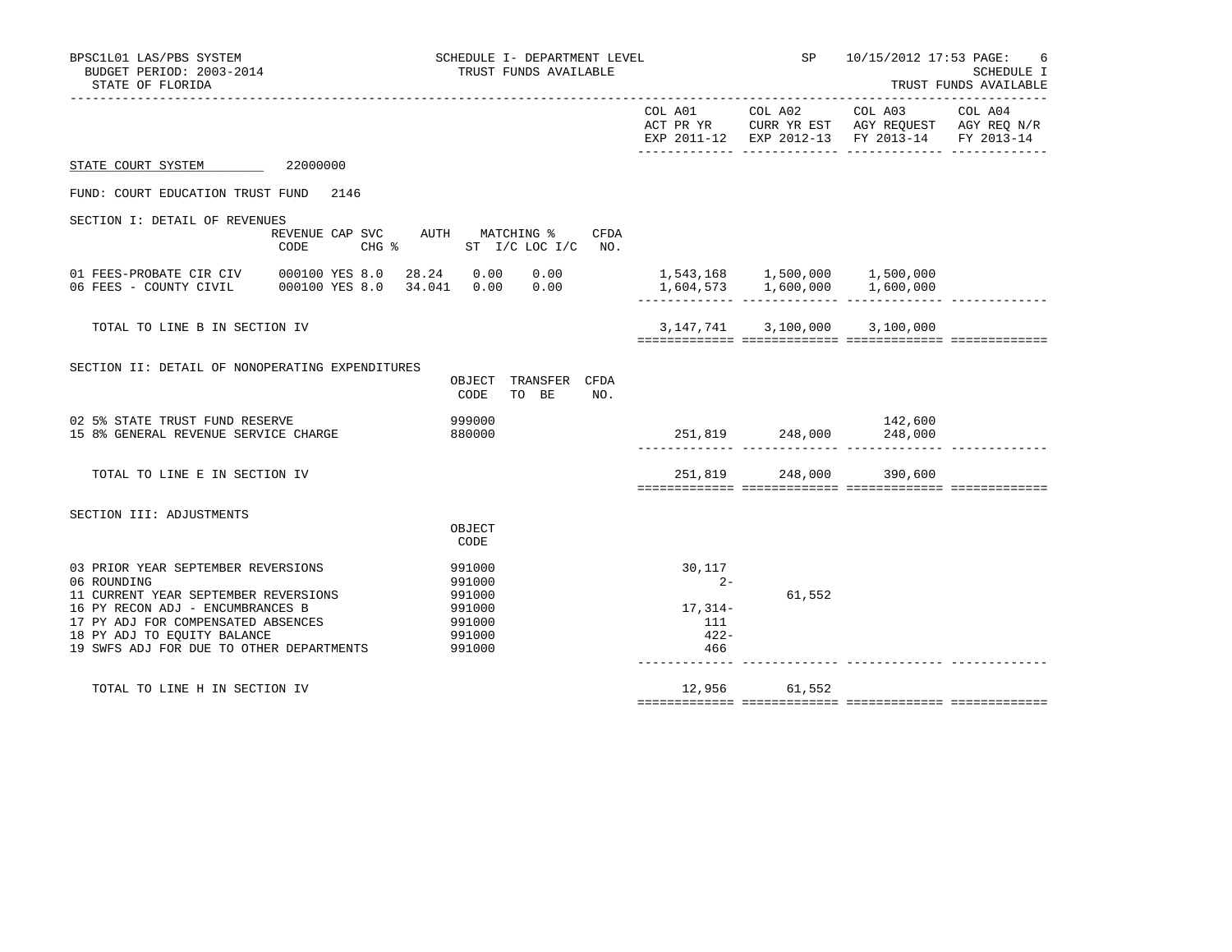| BPSC1L01 LAS/PBS SYSTEM<br>BUDGET PERIOD: 2003-2014<br>STATE OF FLORIDA | SCHEDULE I- DEPARTMENT LEVEL<br>TRUST FUNDS AVAILABLE |                                     | SP                                    | 10/15/2012 17:53 PAGE: 7             | SCHEDULE I<br>TRUST FUNDS AVAILABLE  |
|-------------------------------------------------------------------------|-------------------------------------------------------|-------------------------------------|---------------------------------------|--------------------------------------|--------------------------------------|
|                                                                         |                                                       | COL A01<br>ACT PR YR<br>EXP 2011-12 | COL A02<br>CURR YR EST<br>EXP 2012-13 | COL A03<br>AGY REOUEST<br>FY 2013-14 | COL A04<br>AGY REQ N/R<br>FY 2013-14 |
| 22000000<br>STATE COURT SYSTEM                                          |                                                       |                                     |                                       |                                      |                                      |
| 2146<br>FUND: COURT EDUCATION TRUST FUND                                |                                                       |                                     |                                       |                                      |                                      |
| SECTION IV: SUMMARY                                                     |                                                       |                                     |                                       |                                      |                                      |
| UNRESERVED FUND BALANCE - JULY 1                                        | (A)                                                   | 756,282                             |                                       | 1,018,381 646,700                    |                                      |
| ADD: REVENUES (FROM SECTION I)                                          | (B)                                                   |                                     | 3,147,741 3,100,000 3,100,000         |                                      |                                      |
| TOTAL FUNDS AVAILABLE (LINE A + LINE B)                                 | (C)                                                   |                                     | 3,904,023 4,118,381 3,746,700         |                                      |                                      |
| LESS: OPERATING EXPENDITURES                                            | (D)                                                   |                                     | 2,646,779 3,285,233 3,295,423         |                                      |                                      |
| LESS: NONOPERATING EXPENDITURES (SECTION II)                            | (E)                                                   |                                     | 251,819 248,000 390,600               |                                      |                                      |
| LESS: FIXED CAPITAL OUTLAY (TOTAL ONLY)                                 | (F)                                                   |                                     |                                       |                                      |                                      |
| UNRESERVED FUND BALANCE - JUNE 30 - BEFORE ADJ                          | (G)                                                   | 1,005,425                           |                                       | 585,148 60,677                       |                                      |
| NET ADJUSTMENTS (FROM SECTION III)                                      | (H)                                                   |                                     | 12,956 61,552                         |                                      |                                      |
| ADJUSTED UNRESERVED FUND BALANCE - JUNE 30                              | (I)                                                   |                                     | 1,018,381 646,700 60,677              |                                      |                                      |

TOTAL UNRESERVED FUND BALANCE FROM STATEWIDE CFO FILE: 756,282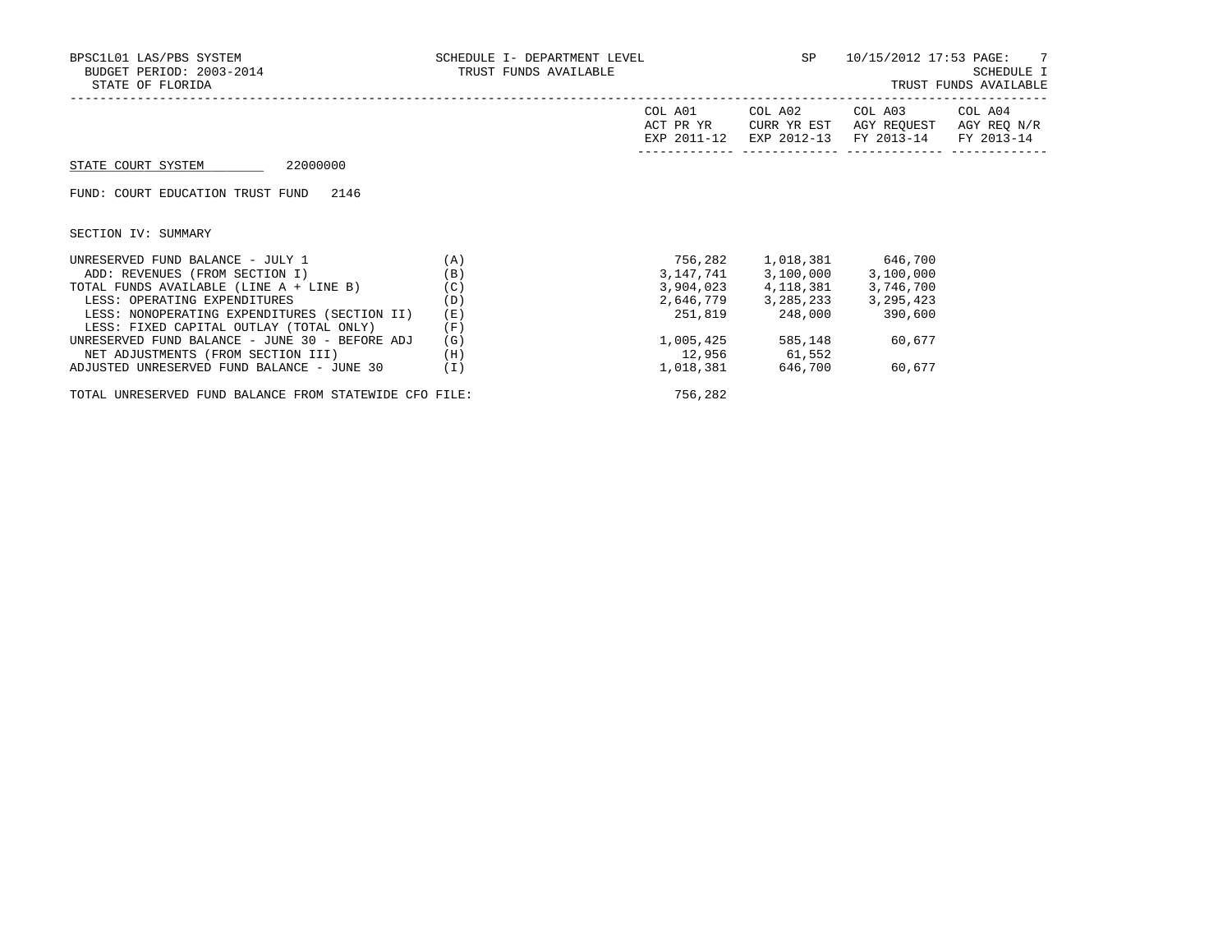| BPSC1L01 LAS/PBS SYSTEM<br>BUDGET PERIOD: 2003-2014<br>STATE OF FLORIDA                                                                                                                                                     |                                                  | SCHEDULE I- DEPARTMENT LEVEL<br>TRUST FUNDS AVAILABLE                          |                                                                   | SP                      | 10/15/2012 17:53 PAGE:                                                                                                            | SCHEDULE I<br>TRUST FUNDS AVAILABLE<br>----------- |
|-----------------------------------------------------------------------------------------------------------------------------------------------------------------------------------------------------------------------------|--------------------------------------------------|--------------------------------------------------------------------------------|-------------------------------------------------------------------|-------------------------|-----------------------------------------------------------------------------------------------------------------------------------|----------------------------------------------------|
|                                                                                                                                                                                                                             |                                                  |                                                                                |                                                                   |                         | COL A01 COL A02 COL A03 COL A04<br>ACT PR YR CURR YR EST AGY REQUEST AGY REQ N/R<br>EXP 2011-12 EXP 2012-13 FY 2013-14 FY 2013-14 |                                                    |
| STATE COURT SYSTEM 22000000                                                                                                                                                                                                 |                                                  |                                                                                |                                                                   |                         |                                                                                                                                   |                                                    |
| FUND: MEDIATION/ARBITRATION TF                                                                                                                                                                                              | 2213                                             |                                                                                |                                                                   |                         |                                                                                                                                   |                                                    |
| SECTION I: DETAIL OF REVENUES                                                                                                                                                                                               | REVENUE CAP SVC AUTH MATCHING %<br>CODE<br>CHG % | CFDA<br>ST I/C LOC I/C NO.                                                     |                                                                   |                         |                                                                                                                                   |                                                    |
| 05 CT ORDERED MEDIATION 000100 YES 8.0 44.108 0.00<br>06 PY WARRANT CANCELLATION 003700 NO 0.0 17.26 0.00 0.00                                                                                                              |                                                  | 0.00                                                                           | 1,500<br>563<br>602<br>21                                         |                         |                                                                                                                                   |                                                    |
| TOTAL TO LINE B IN SECTION IV                                                                                                                                                                                               |                                                  |                                                                                | 2,686                                                             |                         |                                                                                                                                   |                                                    |
| SECTION II: DETAIL OF NONOPERATING EXPENDITURES                                                                                                                                                                             |                                                  | OBJECT TRANSFER CFDA<br>CODE<br>TO BE<br>NO.                                   |                                                                   |                         |                                                                                                                                   |                                                    |
| 23 TRANSFER TO SCRTF<br>24 TRANSFER WITHIN FUND<br>26 TRANSFER TO SCRTF<br>28 TRANSFER WITHIN FUND                                                                                                                          |                                                  | 860000<br>22300100<br>860000<br>22010200<br>860000 22010200<br>860000 22300100 | 1,733,288<br>500,000                                              | 1,134,394–<br>1,134,394 |                                                                                                                                   |                                                    |
| TOTAL TO LINE E IN SECTION IV                                                                                                                                                                                               |                                                  |                                                                                | 2,233,288                                                         |                         |                                                                                                                                   |                                                    |
| SECTION III: ADJUSTMENTS                                                                                                                                                                                                    |                                                  | OBJECT<br>CODE                                                                 |                                                                   |                         |                                                                                                                                   |                                                    |
| 01 PRIOR YEAR SEPTEMBER REVERSIONS<br>01 PRIOR YEAR SEPTEMBER REVERSIONS<br>03 ROUNDING<br>10 PRIOR YEAR CF EXPENDITURES<br>11 ADJUSTMENT TO BALANCE FUND<br>11 ADJUSTMENT TO BALANCE FUND<br>12 PRIOR YEAR CF EXPENDITURES |                                                  | 991000<br>991000<br>991000<br>991000<br>991000<br>991000<br>991000             | 38,078<br>2,859<br>1<br>1,028-<br>$38,078-$<br>2,859-<br>$2,645-$ |                         |                                                                                                                                   |                                                    |
| TOTAL TO LINE H IN SECTION IV                                                                                                                                                                                               |                                                  |                                                                                | $3,672-$                                                          |                         |                                                                                                                                   |                                                    |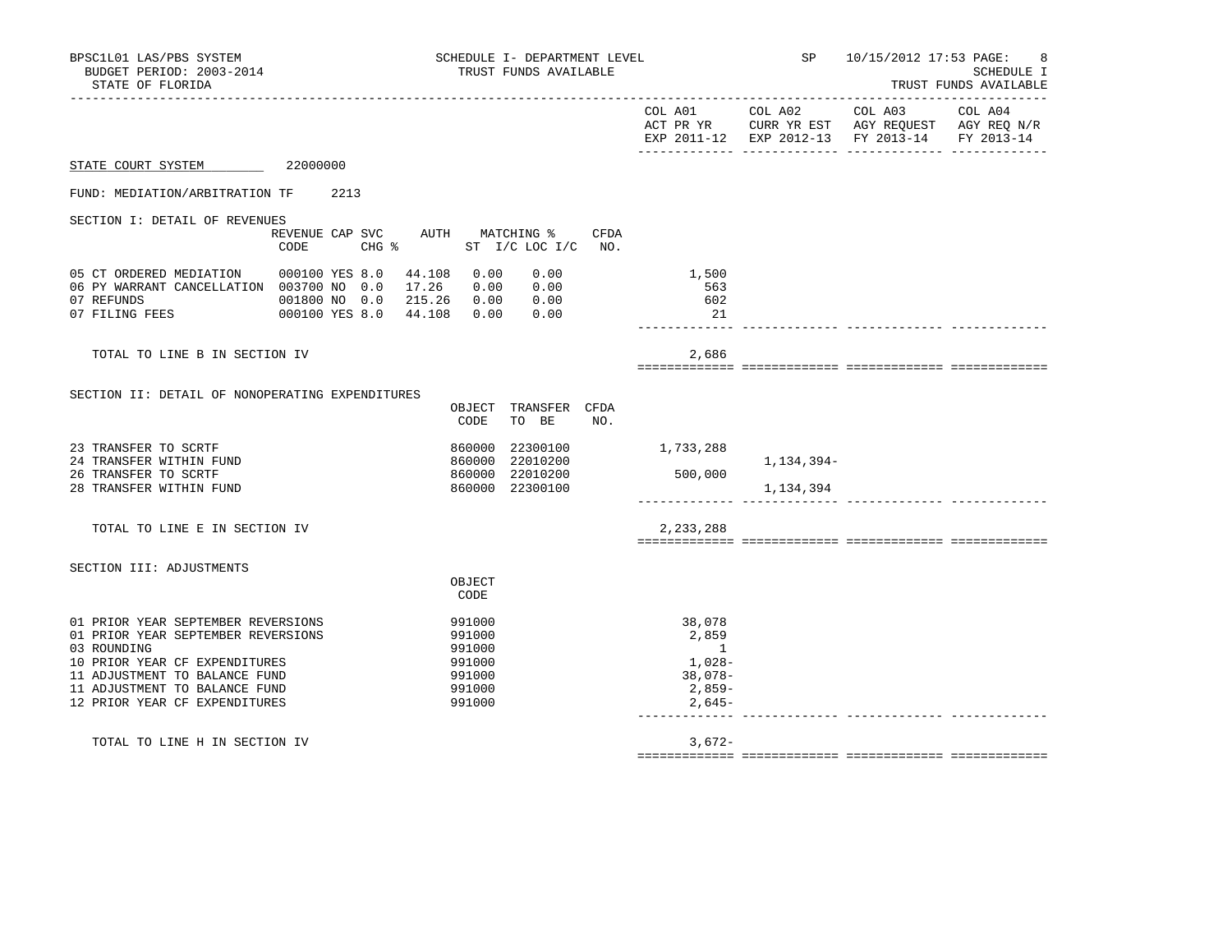| BPSC1L01 LAS/PBS SYSTEM<br>BUDGET PERIOD: 2003-2014<br>STATE OF FLORIDA | SCHEDULE I- DEPARTMENT LEVEL<br>TRUST FUNDS AVAILABLE |                      | <b>SP</b>   | 10/15/2012 17:53 PAGE: 9<br>SCHEDULE I<br>TRUST FUNDS AVAILABLE                         |             |  |
|-------------------------------------------------------------------------|-------------------------------------------------------|----------------------|-------------|-----------------------------------------------------------------------------------------|-------------|--|
|                                                                         |                                                       | COL A01<br>ACT PR YR | CURR YR EST | COL A02 COL A03 COL A04<br>AGY REOUEST<br>EXP 2011-12 EXP 2012-13 FY 2013-14 FY 2013-14 | AGY REQ N/R |  |
| 22000000<br>STATE COURT SYSTEM                                          |                                                       |                      |             |                                                                                         |             |  |
| FUND: MEDIATION/ARBITRATION TF<br>2213                                  |                                                       |                      |             |                                                                                         |             |  |
| SECTION IV: SUMMARY                                                     |                                                       |                      |             |                                                                                         |             |  |
| UNRESERVED FUND BALANCE - JULY 1                                        | (A)                                                   | 2,234,274            |             |                                                                                         |             |  |
| ADD: REVENUES (FROM SECTION I)                                          | (B)                                                   | 2,686                |             |                                                                                         |             |  |
| TOTAL FUNDS AVAILABLE (LINE A + LINE B)                                 | (C)                                                   | 2,236,960            |             |                                                                                         |             |  |
| LESS: OPERATING EXPENDITURES                                            | (D)                                                   |                      |             |                                                                                         |             |  |
| LESS: NONOPERATING EXPENDITURES (SECTION II)                            | (E)                                                   | 2,233,288            |             |                                                                                         |             |  |
| LESS: FIXED CAPITAL OUTLAY (TOTAL ONLY)                                 | (F)                                                   |                      |             |                                                                                         |             |  |
| UNRESERVED FUND BALANCE - JUNE 30 - BEFORE ADJ                          | (G)                                                   | 3,672                |             |                                                                                         |             |  |
| NET ADJUSTMENTS (FROM SECTION III)                                      | (H)                                                   | $3,672-$             |             |                                                                                         |             |  |
| ADJUSTED UNRESERVED FUND BALANCE - JUNE 30                              | (I)                                                   |                      |             |                                                                                         |             |  |

2,234,274

| TOTAL UNRESERVED FUND BALANCE FROM STATEWIDE CFO FILE: |  |  |  |
|--------------------------------------------------------|--|--|--|
|                                                        |  |  |  |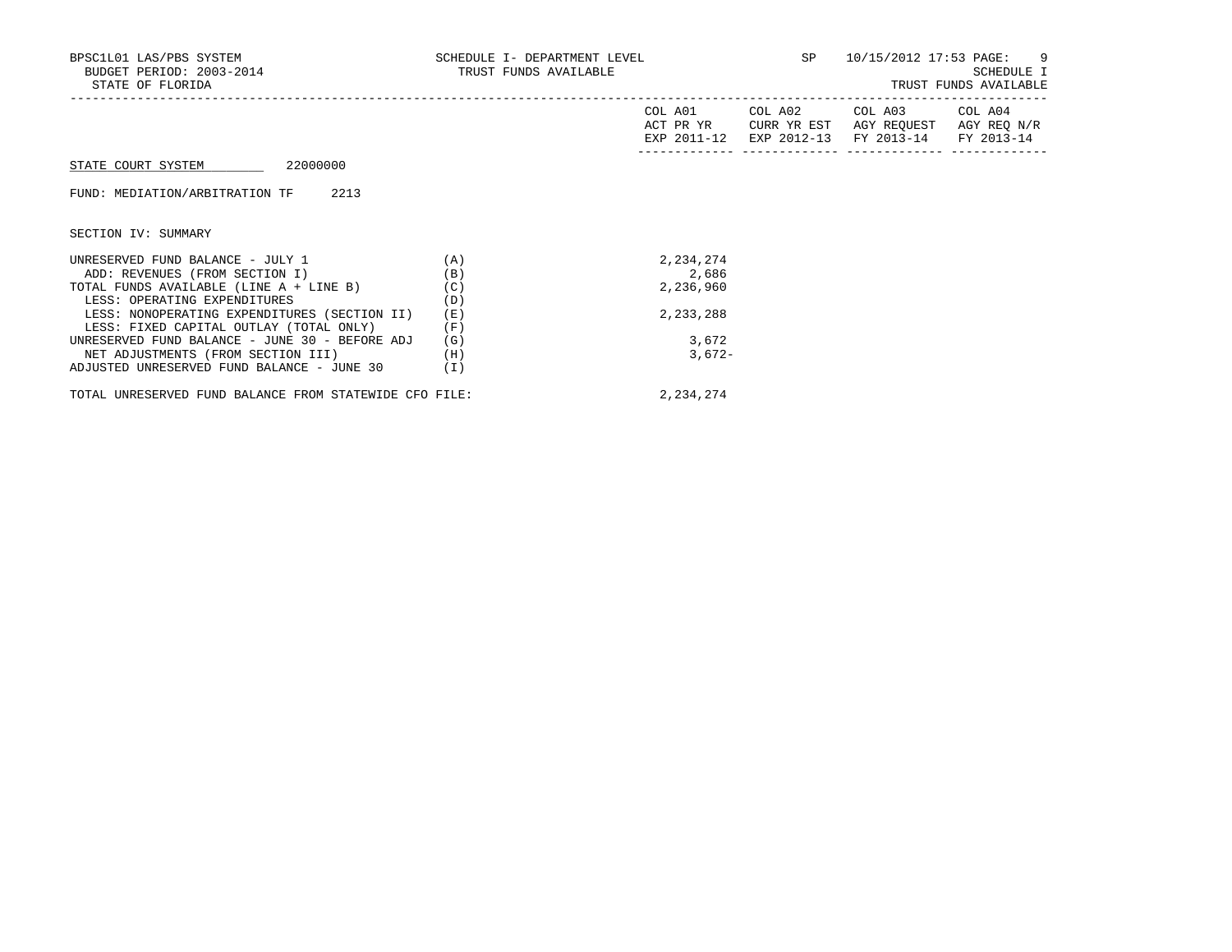| STATE OF FLORIDA                                                                                                                     |                                                  |      |                          |                                                        |                            |                                       |                                      |                                           |                                                                                      |                             | TRUST FUNDS AVAILABLE |
|--------------------------------------------------------------------------------------------------------------------------------------|--------------------------------------------------|------|--------------------------|--------------------------------------------------------|----------------------------|---------------------------------------|--------------------------------------|-------------------------------------------|--------------------------------------------------------------------------------------|-----------------------------|-----------------------|
|                                                                                                                                      |                                                  |      |                          |                                                        |                            |                                       |                                      | COL A01<br>ACT PR YR                      | COL A02<br>CURR YR EST AGY REQUEST AGY REQ N/R<br>EXP 2011-12 EXP 2012-13 FY 2013-14 | COL A03                     | COL A04<br>FY 2013-14 |
| STATE COURT SYSTEM                                                                                                                   | 22000000                                         |      |                          |                                                        |                            |                                       |                                      |                                           |                                                                                      |                             |                       |
| FUND: FEDERAL GRANTS TRUST FUND                                                                                                      |                                                  | 2261 |                          |                                                        |                            |                                       |                                      |                                           |                                                                                      |                             |                       |
| SECTION I: DETAIL OF REVENUES                                                                                                        |                                                  |      |                          |                                                        |                            |                                       |                                      |                                           |                                                                                      |                             |                       |
|                                                                                                                                      | REVENUE CAP SVC<br>CODE                          |      | CHG %                    |                                                        |                            | AUTH MATCHING %<br>ST I/C LOC I/C NO. | CFDA                                 |                                           |                                                                                      |                             |                       |
| 01 024-DOR TITLE IV-D<br>01 005-DEP CT IMPROVEMENT 000700 NO<br>02 005-INDIRECT COSTS<br>02 024-INDIRECT COSTS                       | 001510 NO 0.0<br>000799 NO<br>001599 NO          |      | 0.0<br>0.0<br>0.0        | 25.3842 0.00<br>25.3842<br>215.32<br>215.32            | 0.00<br>0.00<br>0.00       | 0.00<br>0.00<br>0.00<br>0.00          | 93.563<br>93.586<br>93.586<br>93.563 | 4,984,862<br>535,535<br>22,321<br>213,232 | $440,908$ $442,636$                                                                  | 5,955,622 5,955,622         |                       |
| 04 503-DRUG CT EXPANSION<br>04 092-DEP CT TECHNOLOGY<br>05 092-INDIRECT COSTS<br>05 503-INDIRECT COSTS                               | 001510 NO<br>000700 NO<br>000799 NO<br>001599 NO |      | 0.0<br>0.0<br>0.0<br>0.0 | 25.3842 0.00<br>25.3842<br>215.32<br>215.32            | 0.00<br>0.00<br>0.00       | 0.00<br>0.00<br>0.00<br>0.00          | 16.803<br>93.586<br>93.586<br>16.803 | 5,143,908<br>405,791<br>15,470<br>19,003  | 4,500,000<br>398,306                                                                 | 399,861                     |                       |
| 06 093-DEP CT TRAINING<br>07 093-INDIRECT COSTS                                                                                      | 000700 NO<br>000799 NO                           |      | 0.0<br>0.0               | 25.3842 0.00<br>215.32                                 | 0.00                       | 0.00<br>0.00                          | 93.586<br>93.586                     | 448,285<br>19,900                         | 381,508 384,590                                                                      |                             |                       |
| 08 096-STOP VIOLENCE/WOMEN 000700 NO<br>09 096-INDIRECT COSTS                                                                        | 000799 NO                                        |      | 0.0<br>0.0               | 25.3842<br>215.32                                      | 0.00<br>0.00               | 0.00<br>0.00                          | 93.596<br>93.586                     | 228,853<br>8,137<br>322,197               | 269,121                                                                              | 269,137                     |                       |
| 11 504-DRUG CT EXPANSION<br>14 REFUNDS<br>18 513-JIS ENHANCEMENTS<br>20 504-INDIRECT COSTS                                           | 001510 NO<br>001800 NO<br>001510 NO<br>001599 NO |      | 0.0<br>0.0<br>0.0<br>0.0 | 25.3842 0.00<br>25.3842 0.00<br>25.3842 0.00<br>215.32 | 0.00                       | 0.00<br>0.00<br>0.00<br>0.00          | 16.803<br>16.803<br>16.554<br>16.588 | 18<br>41,777<br>9,243                     | 874,304                                                                              |                             |                       |
| 21 506-BJA SW DRUG COURT<br>23 513-INDIRECT COSTS                                                                                    | 000700 NO<br>001599 NO 0.0                       |      | 0.0                      | 25.3842 0.00<br>215.32 0.00                            |                            |                                       | $0.00$ 93.586<br>$0.00$ 16.554       | 122,206<br>1,811<br>--------------        | 31,945                                                                               |                             |                       |
| TOTAL TO LINE B IN SECTION IV                                                                                                        |                                                  |      |                          |                                                        |                            |                                       |                                      |                                           | 12,542,549   12,851,714   7,451,846                                                  |                             |                       |
| SECTION II: DETAIL OF NONOPERATING EXPENDITURES                                                                                      |                                                  |      |                          |                                                        | OBJECT<br>CODE             | TRANSFER CFDA<br>TO BE                | NO.                                  |                                           |                                                                                      |                             |                       |
| 810000<br>01 TRANSFER TO ATF-2021 FOR INDIRECT COSTS<br>22010200<br>810000<br>22010200<br>02 TRANSFER TO ATF-2021 FOR INDIRECT COSTS |                                                  |      |                          |                                                        | 212,453                    | 63,304 55,865 58,951                  |                                      |                                           |                                                                                      |                             |                       |
| 04 UNFUNDED BUDGET<br>05 UNFUNDED BUDGET<br>08 REFUND NON-STATE REVENUES                                                             |                                                  |      |                          |                                                        | 899000<br>899000<br>860000 |                                       |                                      | 3,961                                     | 6,331,393-                                                                           | 903,277-974,999-<br>71,008– |                       |
| TOTAL TO LINE E IN SECTION IV                                                                                                        |                                                  |      |                          |                                                        |                            |                                       |                                      |                                           | 279,718 7,178,805- 987,056-                                                          |                             |                       |
| SECTION III: ADJUSTMENTS                                                                                                             |                                                  |      |                          |                                                        | OBJECT<br>CODE             |                                       |                                      |                                           |                                                                                      |                             |                       |

01 PRIOR YEAR SEPTEMBER REVERSIONS 991000 991000 272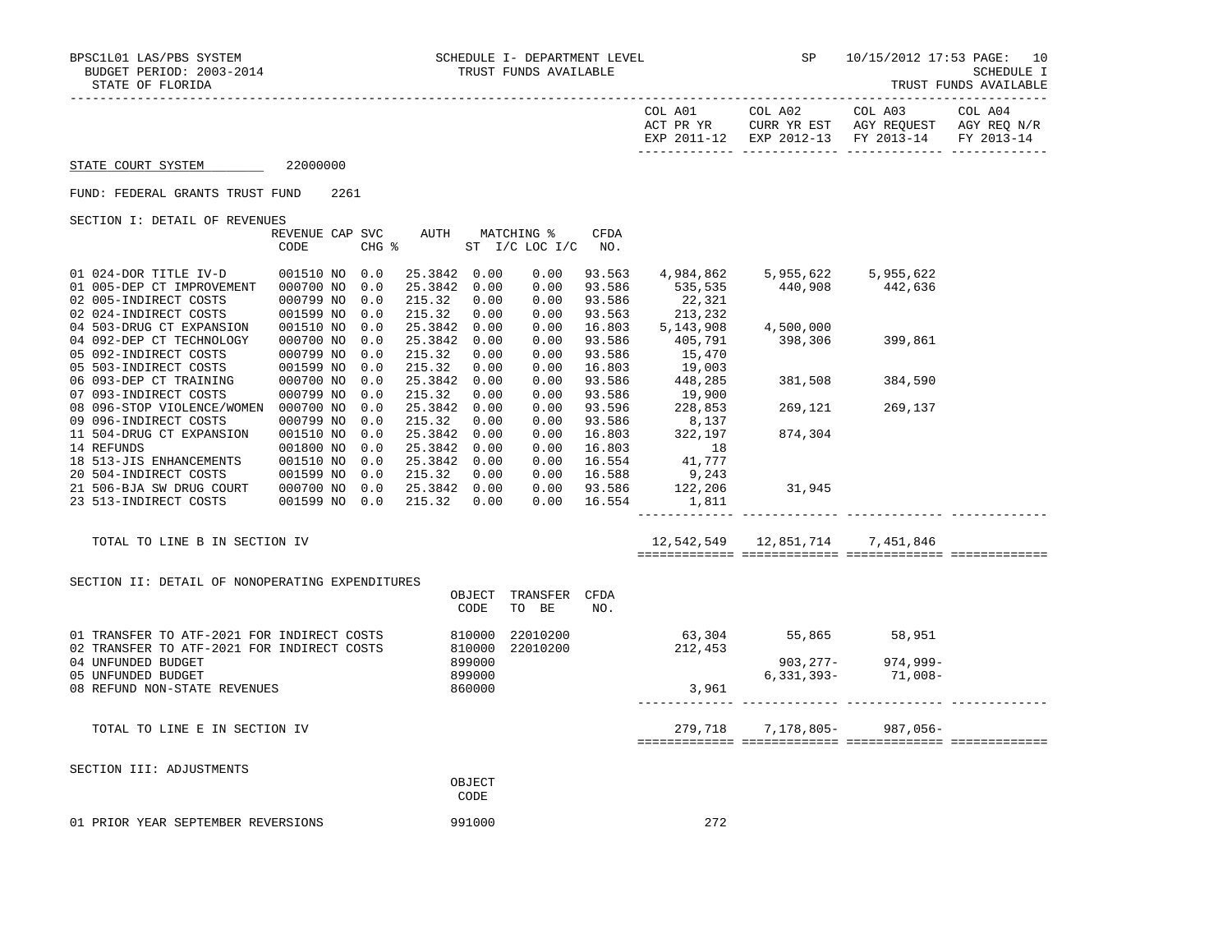| STATE OF FLORIDA                                                                                                                                                                                     |                                      |                                             |                         | SP 10/15/2012 17:53 PAGE: 11                                                                                                                           | SCHEDULE I<br>TRUST FUNDS AVAILABLE |
|------------------------------------------------------------------------------------------------------------------------------------------------------------------------------------------------------|--------------------------------------|---------------------------------------------|-------------------------|--------------------------------------------------------------------------------------------------------------------------------------------------------|-------------------------------------|
|                                                                                                                                                                                                      |                                      |                                             |                         | COL A01 COL A02 COL A03 COL A04<br>ACT PR YR $\,$ CURR YR EST $\,$ AGY REQUEST $\,$ AGY REQ $\rm N/R$<br>EXP 2011-12 EXP 2012-13 FY 2013-14 FY 2013-14 |                                     |
| STATE COURT SYSTEM 22000000                                                                                                                                                                          |                                      |                                             |                         |                                                                                                                                                        |                                     |
| 2261<br>FUND: FEDERAL GRANTS TRUST FUND                                                                                                                                                              |                                      |                                             |                         |                                                                                                                                                        |                                     |
| SECTION III: ADJUSTMENTS                                                                                                                                                                             |                                      |                                             |                         |                                                                                                                                                        |                                     |
|                                                                                                                                                                                                      | OBJECT<br>CODE                       |                                             |                         |                                                                                                                                                        |                                     |
| 01 PRIOR YEAR SEPTEMBER REVERSIONS<br>02 CURRENT YEAR SEPTEMBER REVERSIONS<br>02 CURRENT YEAR SEPTEMBER REVERSIONS<br>03 ROUNDING                                                                    | 991000<br>991000<br>991000<br>991000 | 3,201<br>$2 -$                              | 862<br>272              |                                                                                                                                                        |                                     |
| 07 ADJUSTMENT TO FUND BALANCE<br>08 PRIOR YEAR CARRY FORWARD "B"<br>09 SWFS ADJUSTMENTS - OUTSTANDING ACCT RCVBL<br>09 PRIOR YEAR CARRY FORWARD "B"                                                  | 991000<br>991000<br>991000<br>991000 | 219,305-<br>$3,616-$<br>24,567-<br>$2,332-$ |                         |                                                                                                                                                        |                                     |
| 10 PRIOR YEAR CF EXPENDITURES<br>10 SWFS ADJUSTMENTS - COMPENSATED ABSENCES 991000<br>11 PRIOR YEAR CF EXPENDITURES<br>11 ADJUST FOR AP NOT C/F OPERATING CATEGORIE                                  | 991000<br>991000<br>991000           | $937-$<br>5,629-<br>31,852-<br>910,998      |                         |                                                                                                                                                        |                                     |
| 12 ADJUSTMENT TO BALANCE FUND                                                                                                                                                                        | 991000                               | 11,708                                      |                         |                                                                                                                                                        |                                     |
| TOTAL TO LINE H IN SECTION IV                                                                                                                                                                        |                                      |                                             | 637,939 1,134           |                                                                                                                                                        |                                     |
| SECTION IV: SUMMARY                                                                                                                                                                                  |                                      |                                             |                         |                                                                                                                                                        |                                     |
| (A)<br>UNRESERVED FUND BALANCE - JULY 1<br>ADD: REVENUES (FROM SECTION I)<br>TOTAL FUNDS AVAILABLE (LINE A + LINE B)<br>LESS: OPERATING EXPENDITURES<br>LESS: NONOPERATING EXPENDITURES (SECTION II) | (B)<br>(C)<br>(D)<br>(E)             | 138,441 1,123,714<br>12,542,549<br>279,718  |                         | 11,915,497 21,155,367 8,438,902<br>7,178,805-987,056-                                                                                                  |                                     |
| LESS: FIXED CAPITAL OUTLAY (TOTAL ONLY)<br>UNRESERVED FUND BALANCE - JUNE 30 - BEFORE ADJ<br>NET ADJUSTMENTS (FROM SECTION III)                                                                      | (F)<br>(G)<br>(H)                    | 637,939                                     | 485,775 1,134-<br>1,134 |                                                                                                                                                        |                                     |
| ADJUSTED UNRESERVED FUND BALANCE - JUNE 30                                                                                                                                                           | (1)                                  | 1,123,714                                   |                         |                                                                                                                                                        |                                     |
| TOTAL UNRESERVED FUND BALANCE FROM STATEWIDE CFO FILE:                                                                                                                                               |                                      | 138,441                                     |                         |                                                                                                                                                        |                                     |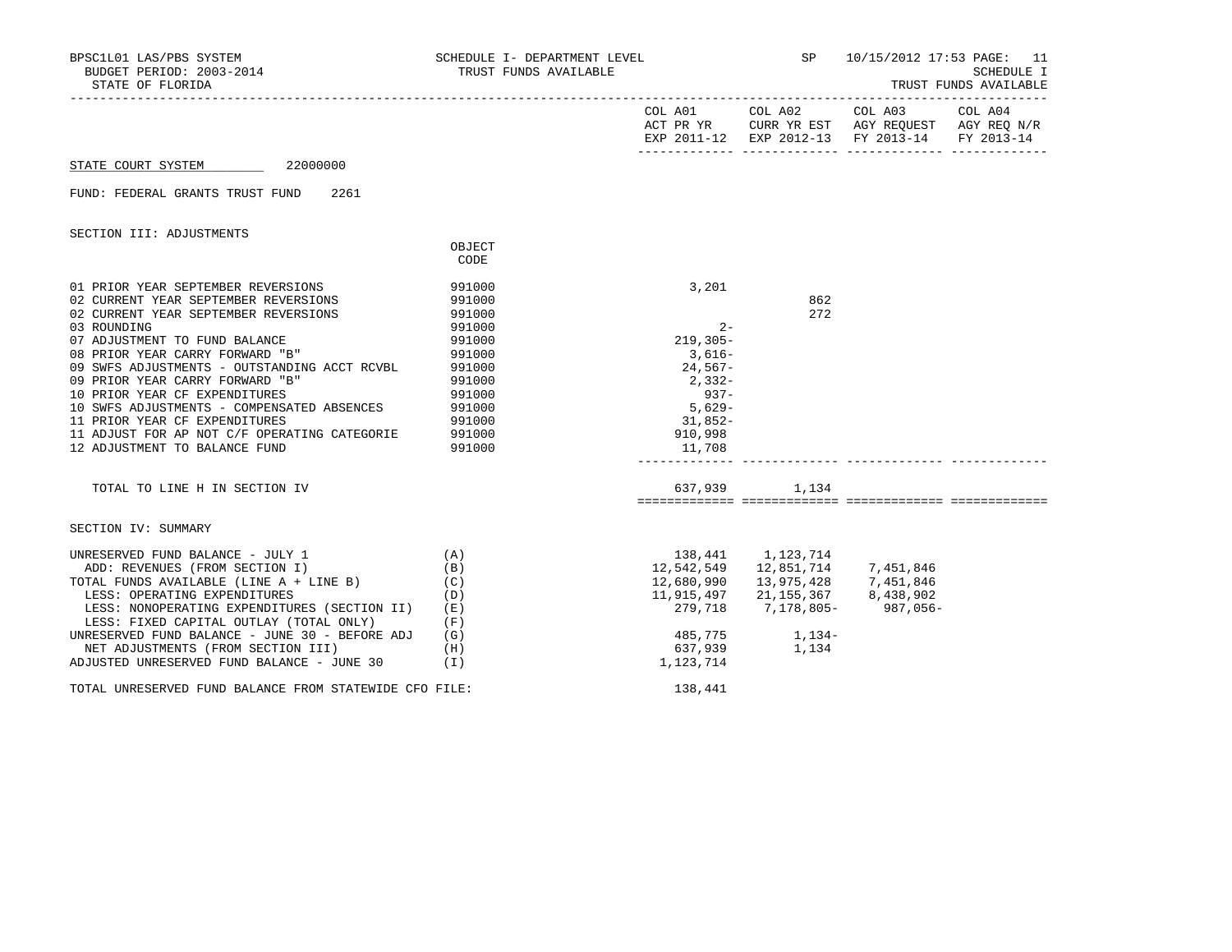| BPSC1L01 LAS/PBS SYSTEM<br>BUDGET PERIOD: 2003-2014<br>STATE OF FLORIDA                                                                                                                                                                                                                                                                                                        | SCHEDULE I- DEPARTMENT LEVEL<br>TRUST FUNDS AVAILABLE            |                                                      | SP and the set of the set of the set of the set of the set of the set of the set of the set of the set of the set of the set of the set of the set of the set of the set of the set of the set of the set of the set of the se | 10/15/2012 17:53 PAGE: 12<br>SCHEDULE I<br>TRUST FUNDS AVAILABLE                                                                  |  |  |
|--------------------------------------------------------------------------------------------------------------------------------------------------------------------------------------------------------------------------------------------------------------------------------------------------------------------------------------------------------------------------------|------------------------------------------------------------------|------------------------------------------------------|--------------------------------------------------------------------------------------------------------------------------------------------------------------------------------------------------------------------------------|-----------------------------------------------------------------------------------------------------------------------------------|--|--|
|                                                                                                                                                                                                                                                                                                                                                                                |                                                                  |                                                      |                                                                                                                                                                                                                                | COL A01 COL A02 COL A03 COL A04<br>ACT PR YR CURR YR EST AGY REQUEST AGY REQ N/R<br>EXP 2011-12 EXP 2012-13 FY 2013-14 FY 2013-14 |  |  |
| STATE COURT SYSTEM 22000000                                                                                                                                                                                                                                                                                                                                                    |                                                                  |                                                      |                                                                                                                                                                                                                                |                                                                                                                                   |  |  |
| FUND: GRANTS AND DONATIONS TF 2339                                                                                                                                                                                                                                                                                                                                             |                                                                  |                                                      |                                                                                                                                                                                                                                |                                                                                                                                   |  |  |
| SECTION I: DETAIL OF REVENUES                                                                                                                                                                                                                                                                                                                                                  |                                                                  |                                                      |                                                                                                                                                                                                                                |                                                                                                                                   |  |  |
| CODE                                                                                                                                                                                                                                                                                                                                                                           | REVENUE CAP SVC AUTH MATCHING % CFDA<br>CHG % ST I/C LOC I/C NO. |                                                      |                                                                                                                                                                                                                                |                                                                                                                                   |  |  |
| 001100 NO 0.0 215.32 0.00<br>01 078-COLL JUD CONDUCT                                                                                                                                                                                                                                                                                                                           | 0.00                                                             |                                                      |                                                                                                                                                                                                                                | 10,000                                                                                                                            |  |  |
| TOTAL TO LINE B IN SECTION IV                                                                                                                                                                                                                                                                                                                                                  |                                                                  |                                                      |                                                                                                                                                                                                                                | 10,000                                                                                                                            |  |  |
| SECTION II: DETAIL OF NONOPERATING EXPENDITURES                                                                                                                                                                                                                                                                                                                                | OBJECT TRANSFER CFDA<br>CODE<br>TO BE NO.                        |                                                      |                                                                                                                                                                                                                                |                                                                                                                                   |  |  |
| 05 UNFUNDED BUDGET<br>13 UNFUNDED BUDGET                                                                                                                                                                                                                                                                                                                                       | 899000<br>899000                                                 |                                                      | 75,000-                                                                                                                                                                                                                        | $244, 355 - 234, 355 -$                                                                                                           |  |  |
| TOTAL TO LINE E IN SECTION IV                                                                                                                                                                                                                                                                                                                                                  |                                                                  |                                                      |                                                                                                                                                                                                                                | $319,355-234,355-$                                                                                                                |  |  |
| SECTION III: ADJUSTMENTS                                                                                                                                                                                                                                                                                                                                                       | OBJECT<br>CODE                                                   |                                                      |                                                                                                                                                                                                                                |                                                                                                                                   |  |  |
| 03 ROUNDING<br>05 ROUNDING<br>12 PY ADJ TO UNEARNED REVENUE<br>12 PY ADJ TO UNEARNED REVENUE                                                                                                                                                                                                                                                                                   | 991000<br>991000<br>991000<br>991000                             | 1<br>$2 -$<br>52,942<br>36,718                       |                                                                                                                                                                                                                                |                                                                                                                                   |  |  |
| TOTAL TO LINE H IN SECTION IV                                                                                                                                                                                                                                                                                                                                                  |                                                                  | 89,659                                               |                                                                                                                                                                                                                                |                                                                                                                                   |  |  |
| SECTION IV: SUMMARY                                                                                                                                                                                                                                                                                                                                                            |                                                                  |                                                      |                                                                                                                                                                                                                                |                                                                                                                                   |  |  |
| UNRESERVED FUND BALANCE - JULY 1<br>ADD: REVENUES (FROM SECTION I)<br>TOTAL FUNDS AVAILABLE (LINE A + LINE B)<br>LESS: OPERATING EXPENDITURES<br>LESS: NONOPERATING EXPENDITURES (SECTION II)<br>LESS: FIXED CAPITAL OUTLAY (TOTAL ONLY)<br>UNRESERVED FUND BALANCE - JUNE 30 - BEFORE ADJ<br>NET ADJUSTMENTS (FROM SECTION III)<br>ADJUSTED UNRESERVED FUND BALANCE - JUNE 30 | (A)<br>(B)<br>(C)<br>(D)<br>(E)<br>(F)<br>(G)<br>(H)<br>$(\top)$ | $2,259-$<br>2,259-<br>87,400<br>$89.659 -$<br>89,659 |                                                                                                                                                                                                                                | 10,000<br>10,000<br>319, 355 244, 355<br>319, 355 - 234, 355 -                                                                    |  |  |
| TOTAL UNRESERVED FUND BALANCE FROM STATEWIDE CFO FILE:                                                                                                                                                                                                                                                                                                                         | $2,259-$                                                         |                                                      |                                                                                                                                                                                                                                |                                                                                                                                   |  |  |